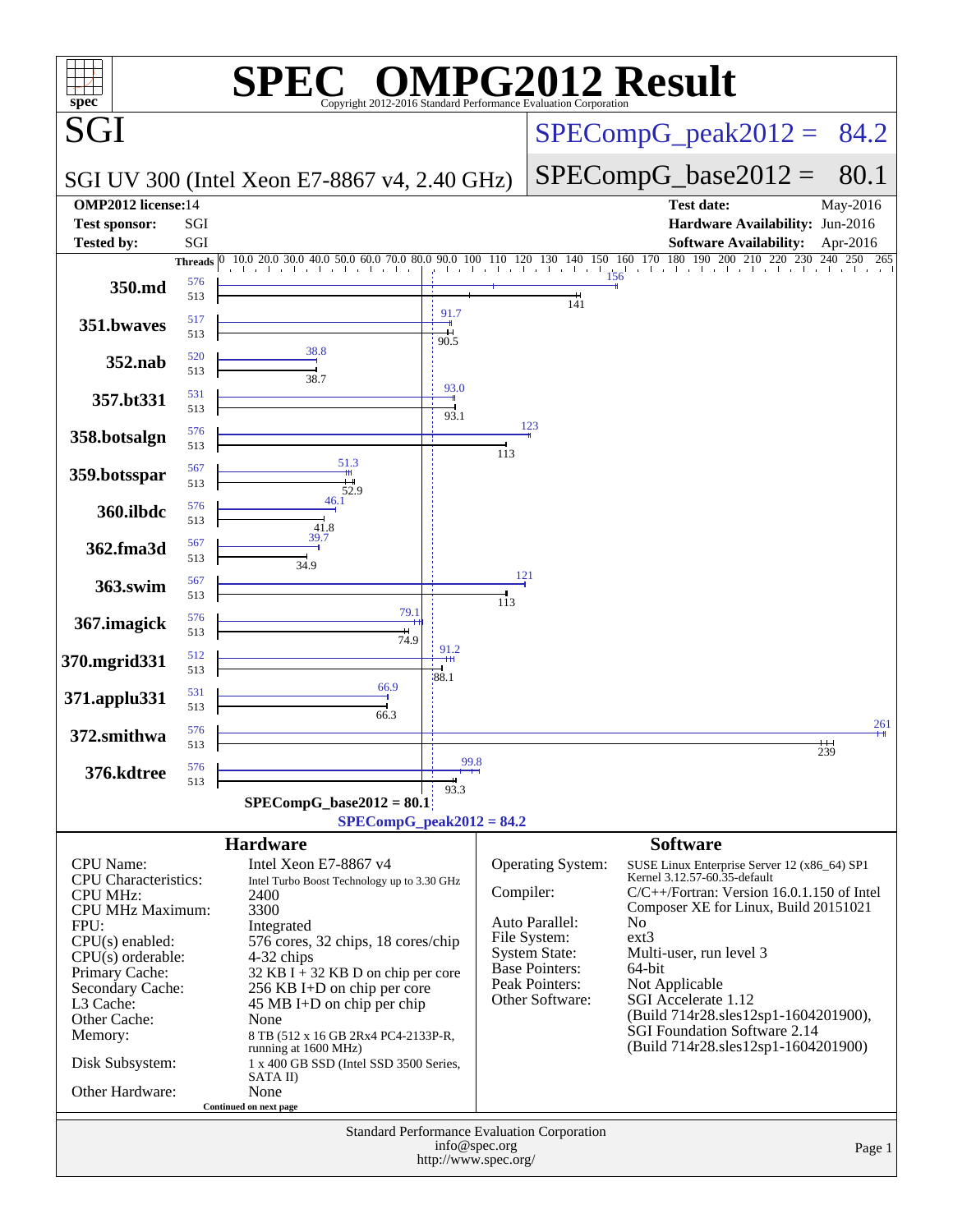## **[SPEC OMPG2012 Result](http://www.spec.org/auto/omp2012/Docs/result-fields.html#SPECOMPG2012Result)**

 $SPECompG_peak2012 = 84.2$  $SPECompG_peak2012 = 84.2$ 

 $SPECompG_base2012 = 80.1$  $SPECompG_base2012 = 80.1$ 

SGI UV 300 (Intel Xeon E7-8867 v4, 2.40 GHz)

**[OMP2012 license:](http://www.spec.org/auto/omp2012/Docs/result-fields.html#OMP2012license)**14 **[Test date:](http://www.spec.org/auto/omp2012/Docs/result-fields.html#Testdate)** May-2016

SGI

**[Test sponsor:](http://www.spec.org/auto/omp2012/Docs/result-fields.html#Testsponsor)** SGI **[Hardware Availability:](http://www.spec.org/auto/omp2012/Docs/result-fields.html#HardwareAvailability)** Jun-2016

**[Tested by:](http://www.spec.org/auto/omp2012/Docs/result-fields.html#Testedby)** SGI SOL SGI SOFTWARE AVAILABILITY: Apr-2016 [Base Threads Run:](http://www.spec.org/auto/omp2012/Docs/result-fields.html#BaseThreadsRun) 513<br>Minimum Peak Threads: 512 [Minimum Peak Threads:](http://www.spec.org/auto/omp2012/Docs/result-fields.html#MinimumPeakThreads)

[Maximum Peak Threads:](http://www.spec.org/auto/omp2012/Docs/result-fields.html#MaximumPeakThreads) 576

| <b>Results Table</b> |                        |      |                                    |                    |       |                |       |                         |      |              |                |              |                |              |
|----------------------|------------------------|------|------------------------------------|--------------------|-------|----------------|-------|-------------------------|------|--------------|----------------|--------------|----------------|--------------|
|                      | <b>Base</b>            |      |                                    |                    |       |                |       | <b>Peak</b>             |      |              |                |              |                |              |
| <b>Benchmark</b>     | <b>Threads</b> Seconds |      | Ratio                              | <b>Seconds</b>     | Ratio | <b>Seconds</b> | Ratio | <b>Threads Seconds</b>  |      | <b>Ratio</b> | <b>Seconds</b> | <b>Ratio</b> | <b>Seconds</b> | <b>Ratio</b> |
| 350.md               | 513                    | 32.9 | 141                                | 46.9               | 98.8  | 32.5           | 142   | 576                     | 42.9 | 108          | 29.5           | 157          | 29.7           | <u>156</u>   |
| 351.bwaves           | 513                    | 50.1 | 90.5                               | 50.2               | 90.2  | 49.1           | 92.2  | 517                     | 49.8 | 90.9         | 49.3           | 91.9         | 49.4           | 91.7         |
| 352.nab              | 513                    | 101  | 38.7                               | 101                | 38.7  | 101            | 38.6  | 520                     | 101  | 38.7         | 100            | 38.8         | <b>100</b>     | 38.8         |
| 357.bt331            | 513                    | 51.0 | 93.0                               | 50.9               | 93.1  | 50.8           | 93.3  | 531                     | 50.9 | 93.1         | 51.0           | 93.0         | 51.3           | 92.4         |
| 358.botsalgn         | 513                    | 38.4 | 113                                | 38.4               | 113   | 38.5           | 113   | 576                     | 35.5 | 123          | 35.5           | 123          | 35.6           | 122          |
| 359.botsspar         | 513                    | 97.9 | 53.6                               | 99.2               | 52.9  | 105            | 50.2  | 567                     | 104  | 50.5         | 100            | 52.3         | 102            | 51.3         |
| 360.ilbdc            | 513                    | 85.2 | 41.8                               | 85.2               | 41.8  | 85.1           | 41.8  | 576                     | 77.2 | 46.1         | 77.3           | 46.1         | 77.2           | 46.1         |
| 362.fma3d            | 513                    | 109  | 34.9                               | 109                | 34.9  | 109            | 34.9  | 567                     | 95.9 | 39.6         | 95.7           | 39.7         | 95.7           | 39.7         |
| 363.swim             | 513                    | 39.9 | 113                                | 40.1               | 113   | 39.9           | 114   | 567                     | 37.5 | 121          | 37.6           | 120          | 37.6           | <u>121</u>   |
| 367. imagick         | 513                    | 93.7 | 75.0                               | 93.9               | 74.9  | 95.8           | 73.4  | 576                     | 88.8 | <u>79.1</u>  | 91.0           | 77.3         | 87.5           | 80.3         |
| 370.mgrid331         | 513                    | 50.1 | 88.2                               | 50.2               | 88.1  | 50.4           | 87.8  | 512                     | 48.5 | 91.2         | 47.7           | 92.6         | 49.2           | 89.8         |
| 371.applu331         | 513                    | 91.5 | 66.2                               | 91.3               | 66.4  | 91.4           | 66.3  | 531                     | 91.0 | 66.6         | 90.6           | 66.9         | 90.5           | 67.0         |
| 372.smithwa          | 513                    | 22.2 | 242                                | 22.6               | 237   | 22.4           | 239   | 576                     | 20.5 | 261          | 20.7           | 259          | 20.5           | 262          |
| 376.kdtree           | 513                    | 48.2 | 93.3                               | 48.1               | 93.6  | 48.8           | 92.2  | 576                     | 47.2 | 95.4         | 43.9           | 103          | 45.1           | 99.8         |
|                      | 14.1<br>$\mathbf{D}$ . |      | $\sim$ $\sim$ $\sim$ $\sim$ $\sim$ | $-1.5 - 1.7 - 1.1$ |       |                |       | $D = 1.1 - 1.11 - 1.11$ |      |              | 11.            |              |                |              |

Results appear in the [order in which they were run.](http://www.spec.org/auto/omp2012/Docs/result-fields.html#RunOrder) Bold underlined text [indicates a median measurement.](http://www.spec.org/auto/omp2012/Docs/result-fields.html#Median)

#### **[Submit Notes](http://www.spec.org/auto/omp2012/Docs/result-fields.html#SubmitNotes)**

The config file option 'submit' was used. For all benchmarks threads were bound to cores using the following submit command: dplace -x2 \$command This binds threads in order of creation, beginning with the master thread on logical cpu 0, the first slave thread on logical cpu 1, and so on. The -x2 flag instructs dplace to skip placement of the lightweight OpenMP monitor thread, which is created prior to the slave threads.

#### **[Operating System Notes](http://www.spec.org/auto/omp2012/Docs/result-fields.html#OperatingSystemNotes)**

Transparent Hugepages : Transparent Hugepages are disabled by echo never > /sys/kernel/mm/transparent\_hugepage/enabled

Software Environment: export KMP\_AFFINITY=disabled export KMP\_STACKSIZE=200M

Continued on next page

Standard Performance Evaluation Corporation [info@spec.org](mailto:info@spec.org) <http://www.spec.org/>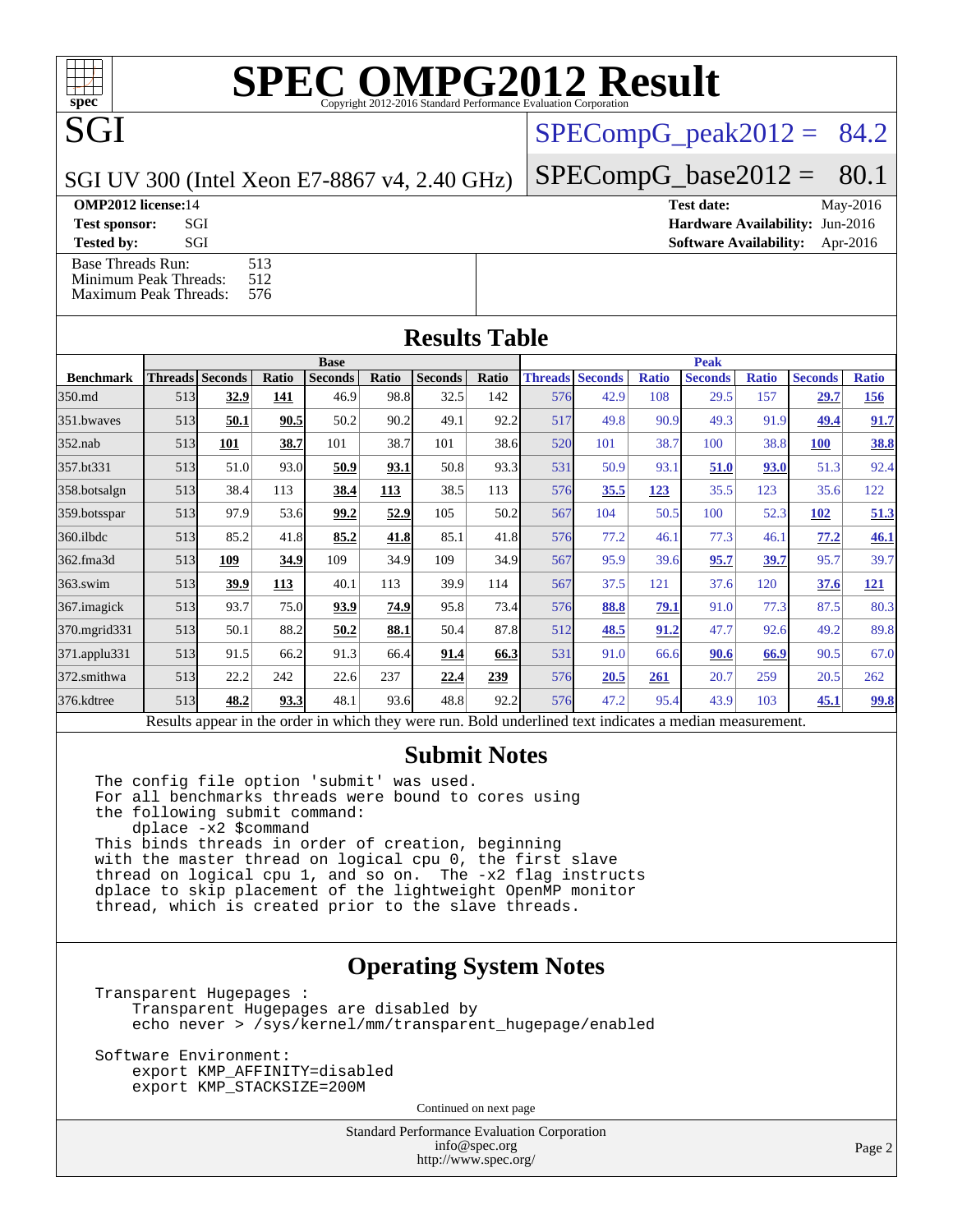

## **[SPEC OMPG2012 Result](http://www.spec.org/auto/omp2012/Docs/result-fields.html#SPECOMPG2012Result)**

 $SPECompG_peak2012 = 84.2$  $SPECompG_peak2012 = 84.2$ 

SGI UV 300 (Intel Xeon E7-8867 v4, 2.40 GHz)

 $SPECompG_base2012 = 80.1$  $SPECompG_base2012 = 80.1$ 

**[OMP2012 license:](http://www.spec.org/auto/omp2012/Docs/result-fields.html#OMP2012license)**14 **[Test date:](http://www.spec.org/auto/omp2012/Docs/result-fields.html#Testdate)** May-2016 **[Test sponsor:](http://www.spec.org/auto/omp2012/Docs/result-fields.html#Testsponsor)** SGI **[Hardware Availability:](http://www.spec.org/auto/omp2012/Docs/result-fields.html#HardwareAvailability)** Jun-2016 **[Tested by:](http://www.spec.org/auto/omp2012/Docs/result-fields.html#Testedby)** SGI SOL SGI SOFTWARE AVAILABILITY: Apr-2016

#### **[Operating System Notes \(Continued\)](http://www.spec.org/auto/omp2012/Docs/result-fields.html#OperatingSystemNotes)**

 export KMP\_SCHEDULE=static,balanced export OMP\_DYNAMIC=FALSE ulimit -s unlimited

#### **[Platform Notes](http://www.spec.org/auto/omp2012/Docs/result-fields.html#PlatformNotes)**

Intel Hyperthreading set to Disabled

#### **[General Notes](http://www.spec.org/auto/omp2012/Docs/result-fields.html#GeneralNotes)**

372.smithwa (peak): "redundant" src.alt was used.

372.smithwa (base): "redundant" src.alt was used.

### **[Base Compiler Invocation](http://www.spec.org/auto/omp2012/Docs/result-fields.html#BaseCompilerInvocation)**

[C benchmarks](http://www.spec.org/auto/omp2012/Docs/result-fields.html#Cbenchmarks): [icc](http://www.spec.org/omp2012/results/res2016q2/omp2012-20160511-00075.flags.html#user_CCbase_intel_icc_a87c68a857bc5ec5362391a49d3a37a6)

[C++ benchmarks:](http://www.spec.org/auto/omp2012/Docs/result-fields.html#CXXbenchmarks) [icpc](http://www.spec.org/omp2012/results/res2016q2/omp2012-20160511-00075.flags.html#user_CXXbase_intel_icpc_2d899f8d163502b12eb4a60069f80c1c)

[Fortran benchmarks](http://www.spec.org/auto/omp2012/Docs/result-fields.html#Fortranbenchmarks): [ifort](http://www.spec.org/omp2012/results/res2016q2/omp2012-20160511-00075.flags.html#user_FCbase_intel_ifort_8a5e5e06b19a251bdeaf8fdab5d62f20)

## **[Base Portability Flags](http://www.spec.org/auto/omp2012/Docs/result-fields.html#BasePortabilityFlags)**

 350.md: [-free](http://www.spec.org/omp2012/results/res2016q2/omp2012-20160511-00075.flags.html#user_baseFPORTABILITY350_md_free) 367.imagick: [-std=c99](http://www.spec.org/omp2012/results/res2016q2/omp2012-20160511-00075.flags.html#user_baseCPORTABILITY367_imagick_std_2ec6533b6e06f1c4a6c9b78d9e9cde24)

## **[Base Optimization Flags](http://www.spec.org/auto/omp2012/Docs/result-fields.html#BaseOptimizationFlags)**

[C benchmarks](http://www.spec.org/auto/omp2012/Docs/result-fields.html#Cbenchmarks): [-O2](http://www.spec.org/omp2012/results/res2016q2/omp2012-20160511-00075.flags.html#user_CCbase_f-O2) [-xCORE-AVX2](http://www.spec.org/omp2012/results/res2016q2/omp2012-20160511-00075.flags.html#user_CCbase_f-xCORE-AVX2) [-ipo1](http://www.spec.org/omp2012/results/res2016q2/omp2012-20160511-00075.flags.html#user_CCbase_f-ipo_116921c2575d566c213f1dd5e08493d2) [-openmp](http://www.spec.org/omp2012/results/res2016q2/omp2012-20160511-00075.flags.html#user_CCbase_f-openmp) [-ansi-alias](http://www.spec.org/omp2012/results/res2016q2/omp2012-20160511-00075.flags.html#user_CCbase_f-ansi-alias) [-mcmodel=medium](http://www.spec.org/omp2012/results/res2016q2/omp2012-20160511-00075.flags.html#user_CCbase_f-mcmodel_3a41622424bdd074c4f0f2d2f224c7e5) [-shared-intel](http://www.spec.org/omp2012/results/res2016q2/omp2012-20160511-00075.flags.html#user_CCbase_f-shared-intel) [C++ benchmarks:](http://www.spec.org/auto/omp2012/Docs/result-fields.html#CXXbenchmarks) [-O2](http://www.spec.org/omp2012/results/res2016q2/omp2012-20160511-00075.flags.html#user_CXXbase_f-O2) [-xCORE-AVX2](http://www.spec.org/omp2012/results/res2016q2/omp2012-20160511-00075.flags.html#user_CXXbase_f-xCORE-AVX2) [-ipo1](http://www.spec.org/omp2012/results/res2016q2/omp2012-20160511-00075.flags.html#user_CXXbase_f-ipo_116921c2575d566c213f1dd5e08493d2) [-openmp](http://www.spec.org/omp2012/results/res2016q2/omp2012-20160511-00075.flags.html#user_CXXbase_f-openmp) [-ansi-alias](http://www.spec.org/omp2012/results/res2016q2/omp2012-20160511-00075.flags.html#user_CXXbase_f-ansi-alias) [-mcmodel=medium](http://www.spec.org/omp2012/results/res2016q2/omp2012-20160511-00075.flags.html#user_CXXbase_f-mcmodel_3a41622424bdd074c4f0f2d2f224c7e5) [-shared-intel](http://www.spec.org/omp2012/results/res2016q2/omp2012-20160511-00075.flags.html#user_CXXbase_f-shared-intel) [Fortran benchmarks](http://www.spec.org/auto/omp2012/Docs/result-fields.html#Fortranbenchmarks): [-O2](http://www.spec.org/omp2012/results/res2016q2/omp2012-20160511-00075.flags.html#user_FCbase_f-O2) [-xCORE-AVX2](http://www.spec.org/omp2012/results/res2016q2/omp2012-20160511-00075.flags.html#user_FCbase_f-xCORE-AVX2) [-ipo1](http://www.spec.org/omp2012/results/res2016q2/omp2012-20160511-00075.flags.html#user_FCbase_f-ipo_116921c2575d566c213f1dd5e08493d2) [-openmp](http://www.spec.org/omp2012/results/res2016q2/omp2012-20160511-00075.flags.html#user_FCbase_f-openmp) [-mcmodel=medium](http://www.spec.org/omp2012/results/res2016q2/omp2012-20160511-00075.flags.html#user_FCbase_f-mcmodel_3a41622424bdd074c4f0f2d2f224c7e5) [-shared-intel](http://www.spec.org/omp2012/results/res2016q2/omp2012-20160511-00075.flags.html#user_FCbase_f-shared-intel)

> Standard Performance Evaluation Corporation [info@spec.org](mailto:info@spec.org) <http://www.spec.org/>